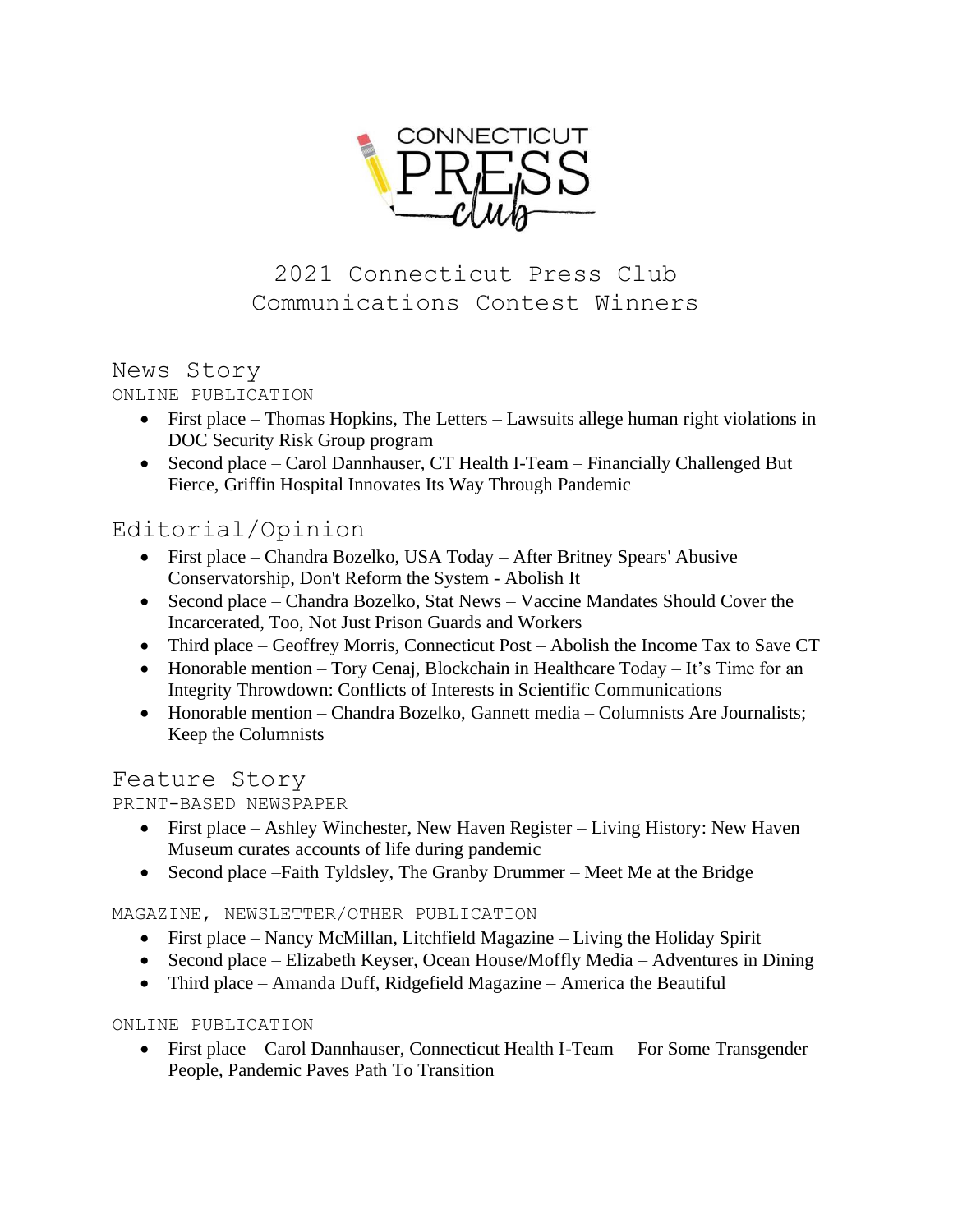

## Personality Profile

MORE THAN 500 WORDS

- First place Jill Johnson-Mann, Westport Magazine Nile Rodgers: The Power of Turbulence Beneath the Ever-Current Titan of the Music Industry
- Second place Jessica Glynn, Connecticut Super Lawyers Magazine The Bulldog  $\&$ The Scholar
- Third place Jane Gordon Julien, Glastonbury Life For the Love of Caring
- Honorable Mention Timothy Dumas, Greenwich Magazine Escaping Tomorrow
- Honorable Mention Megan Smith-Harris, Ridgefield Magazine Striking a High Note: Dave Brubeck's Life and Legacy

## Writing Specialty Articles

## AGRICULTURE

• Second place – Ashley Winchester, Go Magazine – Rent the Chicken

## BUSINESS

- First place Susan Antilla, Type Investigations, The Nation The Dangers of Working While Black on Wall Street
- Second place Chandra Bozelko, Barron's Don't Ban Private Prisons. Make Them Part of the Solution
- Third place Phil Hall, Fairfield County Business Journal Inventory shortage continues to dampen Fairfield County housing market
- Honorable Mention Julie Jason, Forbes Taxpayers Are Asking IRS: "Where is My Refund?" and "Where is My Stimulus Payment?"

## EDUCATION

• First place – Julia Bruce, Ridgefield & Wilton Magazine – College Applications During Covid: How the Pandemic Has Impacted the Path

## FOOD

- First place Elizabeth Keyser, Stamford Magazine 8 Latin Restaurants
- Second place Mary Kate Hogan, Greenwich Magazine Flavor & Flair
- Third place Phil Hall, Fairfield County Business Journal The American Story: Khaled H. Khaled, owner of Fairfield-based Nutcracker

## GOVERNMENT / POLITICS

- First place Chandra Bozelko, Connecticut Mirror Blame for Coronavirus Spread in Prisons Belongs to Guards Who Don't Wear Masks
- Third place Chandra Bozelko and Ryan Lo, NBC News Think Joe Biden's First Steps Should Be To Fix Donald Trump's Broken Criminal Justice Reform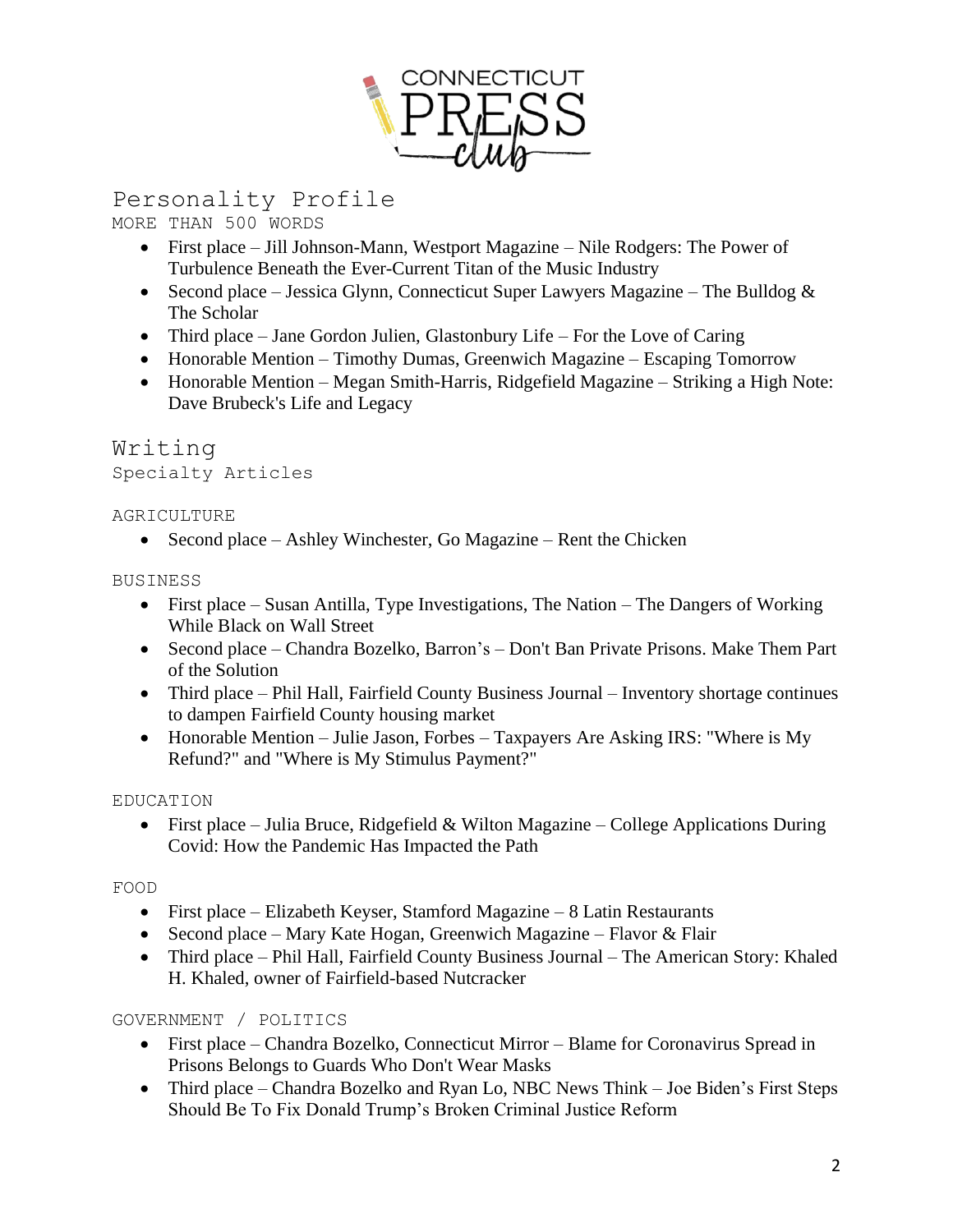

• Honorable Mention – Chandra Bozelko, Leominster Champion – Hyperfederalism and Science Can't Easily Co-Exist

#### GHOST-WRITTEN

• Second place – Thomas Renner, Catalyst Marketing Communications – In The Loop

## GREEN/ENVIRONMENTAL

- First place Thomas Renner Catalyst Marketing Communications Sarasota Project Hurricane-Proofs Sewage Spills
- Third place Faith Tyldsley, The Granby Drummer Bee A Hero

## HOBBY (BUILDING, DESIGN, CONSTRUCTION)

• First place – Thomas Renner – Catalyst Marketing Communications – A New Day: 5year, \$500 million project transforms Chicago's historic Willis Tower

#### PERSONAL ESSAY

- First place Jane Gordon Julien, Literary Mama Waiting to Shine again
- Second place Chandra Bozelko, Prison Diaries The Unmet Obligations of Prison Food

#### RELIGION

• Honorable Mention – Phil Hall – Going Where the Spirit Leads – WAG Magazine

#### REVIEWS

• First place – Elizabeth Keyser – A Taste of Italy – Stamford Magazine

## SOCIAL ISSUES

- First place Chandra Bozelko and Ryan Lo, USA Today What Prosecutors Did to the Tiger King Shouldn't Happen to Anyone
- Second place Chandra Bozelko, The Crime Report Could Separate Facilities for Transgender Inmates Save Lives?

## SCIENCE & TECHNOLOGY

- Third place Phil Hall, Wag Magazine Alighting in a New Winery
- Honorable Mention Anastasia Healy, Expeditions.com The World's Newest Body of Water

#### STYLE

• Second place – Julia Bruce, Ridgefield & Wilton Magazine – Soothing the Soul: Hospice Patients and Families Benefit from Time Outdoors

#### TRAVEL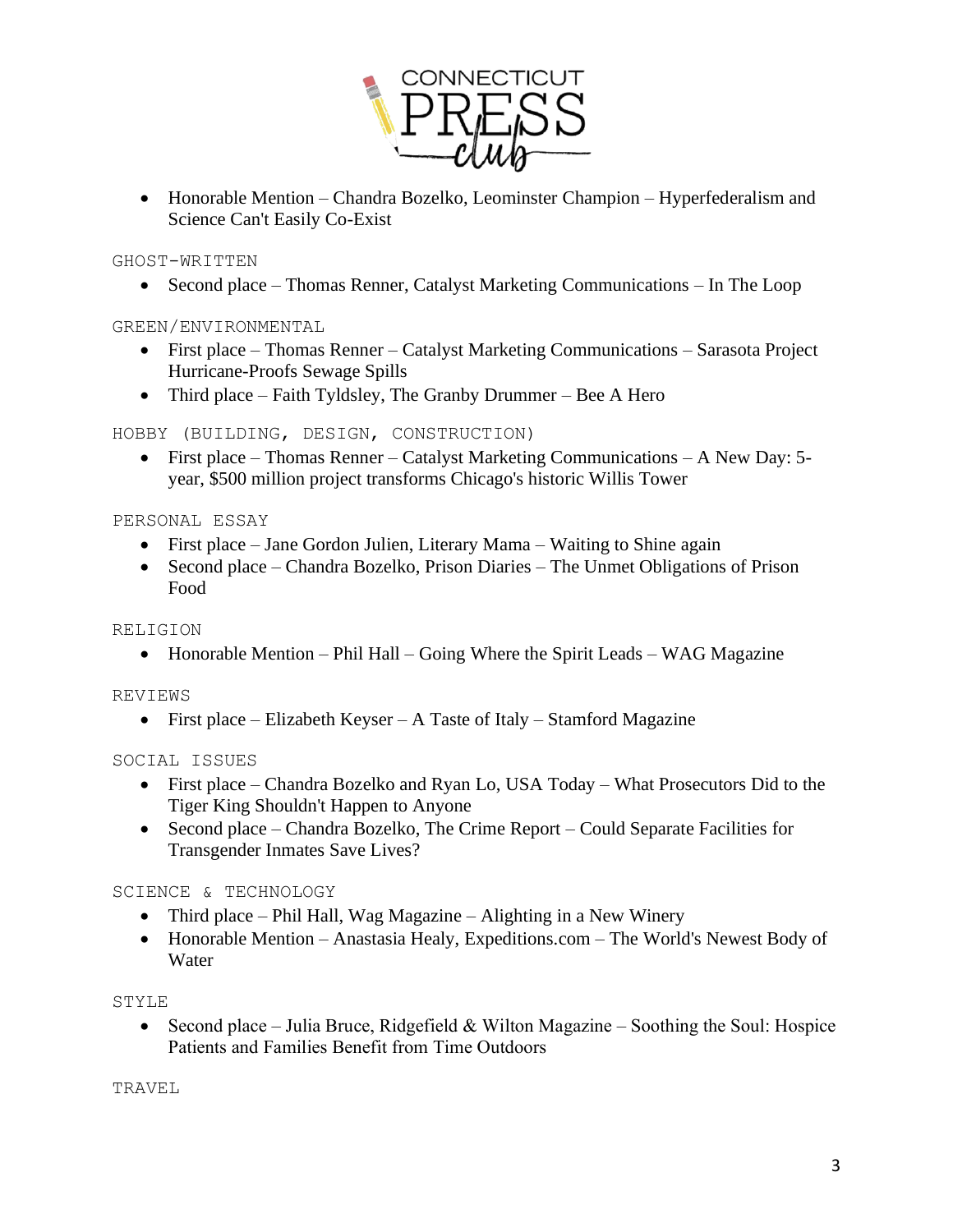

• Honorable Mention – Stacy Lytwyn Maxwell – Longed-for Long Weekends: Litchfield County, Salisbury

## Columns

GENERAL

- First place Chandra Bozelko, Gannett Media When An Absconder Hasn't Absconded; Is Tiger King's Joe Exotic Innocent?
- Second place Carol Laun (posthumously), The Granby Drummer Historic Footnotes

#### HUMOROUS

• Second place – Mark Fiorentino, The Granby Drummer – Waypoints

#### INFORMATIONAL AND HOW-TO

- First place Carol Dannhauser, Moffly Media Gift List and Do the Math
- Second place David Desiderato, The Granby Drummer Not Wanted
- Third place Julie Jason, Hearst We're Not Done With RMD Changes / Does Your Inherited IRA Have a Deadline for 2021?

## Headlines

- First place Megan Gagnon, Moffly Media Rinse & Retreat, Splash Pad, Mar's Landing
- Second place Ashley Winchester, Hearst Organ Transplant / Full Steam Ahead / Where's the Beef(alo) / 'Mama Mia!' - Theater Goes Again

## Writing

```
BOOKS, SHORT STORIES, FICTION FOR ADULT READERS
NOVELS MORE THAN 40,000 WORDS
```
- First place Elizabeth Chatsworth The Brass Queen
- Second place Veronique Klemow ShadowCast
- Third place Ron Blumenfeld The King's Anatomist
- Honorable mention Mary Sharnick The Contessa's Easel
- Honorable mention Barbara Anne King Where Flowers Grow
- Honorable mention Annette Nauraine Kissing the Kavalier

## Nonfiction Book for Adult Readers GENERAL NONFICTION

- First place Alan Reznik The Knee and Shoulder Handbook for All of Us
- Second place Anastasia Healy Secret Connecticut: A Guide to the Weird, Wonderful, and Obscure

Books, Short Stories, Verse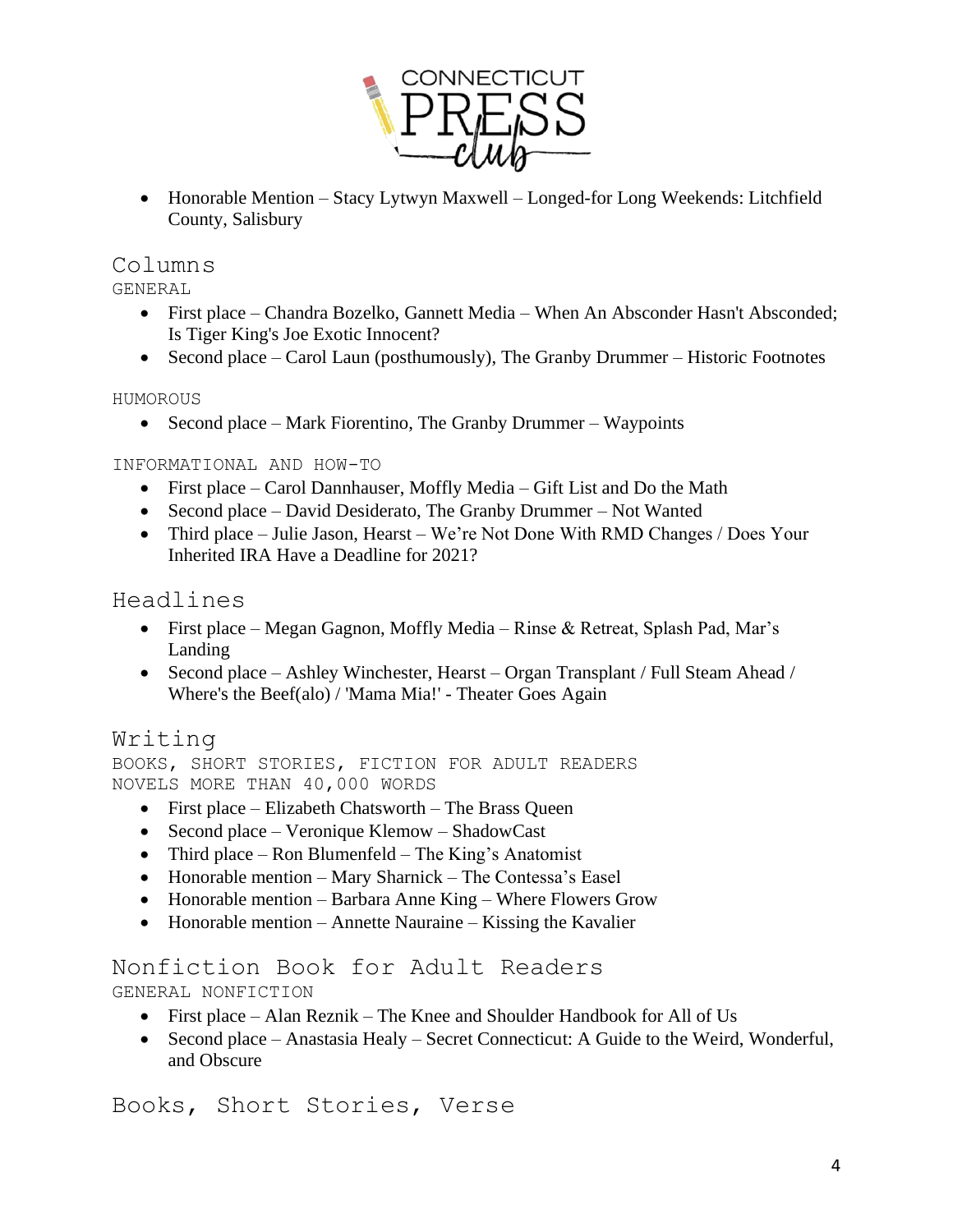

#### SINGLE STORY

- First place Elizabeth Chatsworth The Widow's Might
- Second place Susanne Davis The Dacha
- Third place Veronique Klemow Legacy Employees
- Honorable Mention Veronique Klemow Exit 13
- Honorable Mention Robin Pastore College in a Box: Covid Chronicles

## Creative Verse

SINGLE POEM

- First Place Robin Pastore My Affair
- Second place Robin Pastore A Mother's Perdition
- Third Place Mitzy  $Sky Who's$  the Boss
- Honorable Mention Robin Pastore My Mother

#### BOOK OF POETRY

- First place Paul Bluestein Fade to Black
- Second place Marlou Newkirk, Vincent Legg, and Laurie Newkirk This and That and an Ice Cream Sundae

## Editing for Print or Online Publication

MAGAZINE/MAGAPAPER (NEWSPAPER FORMAT WITH MAGAZINE-STYLE WRITING AND DESIGN)

• First place – Megan Gagnon, Moffly Media – Mar's Landing

Second place – Amanda Duff, Ridgefield Magazine and Wilton Magazine – The A List

- Third place Amanda Duff, Wilton Magazine Meet A Better Chance's 2021 Grads
- Honorable Mention Diane Sembrot, Moffly Media Home

## Publication Regularly Edited by Entrant MAGAZINE/NEWSPAPER

- First Place Diane Sembrot, Moffly Media– Westport Magazine
- Second place Veronica Schorr and Megan Gagnon At Home in Fairfield County Magazine
- Third place Cristin Marandino, Moffly Media Greenwich Magazine
- Honorable mention– Diane Sembrot, Moffly Media Stamford Magazine

NEWSLETTER OR OTHER PUBLICATION (NON-PROFIT)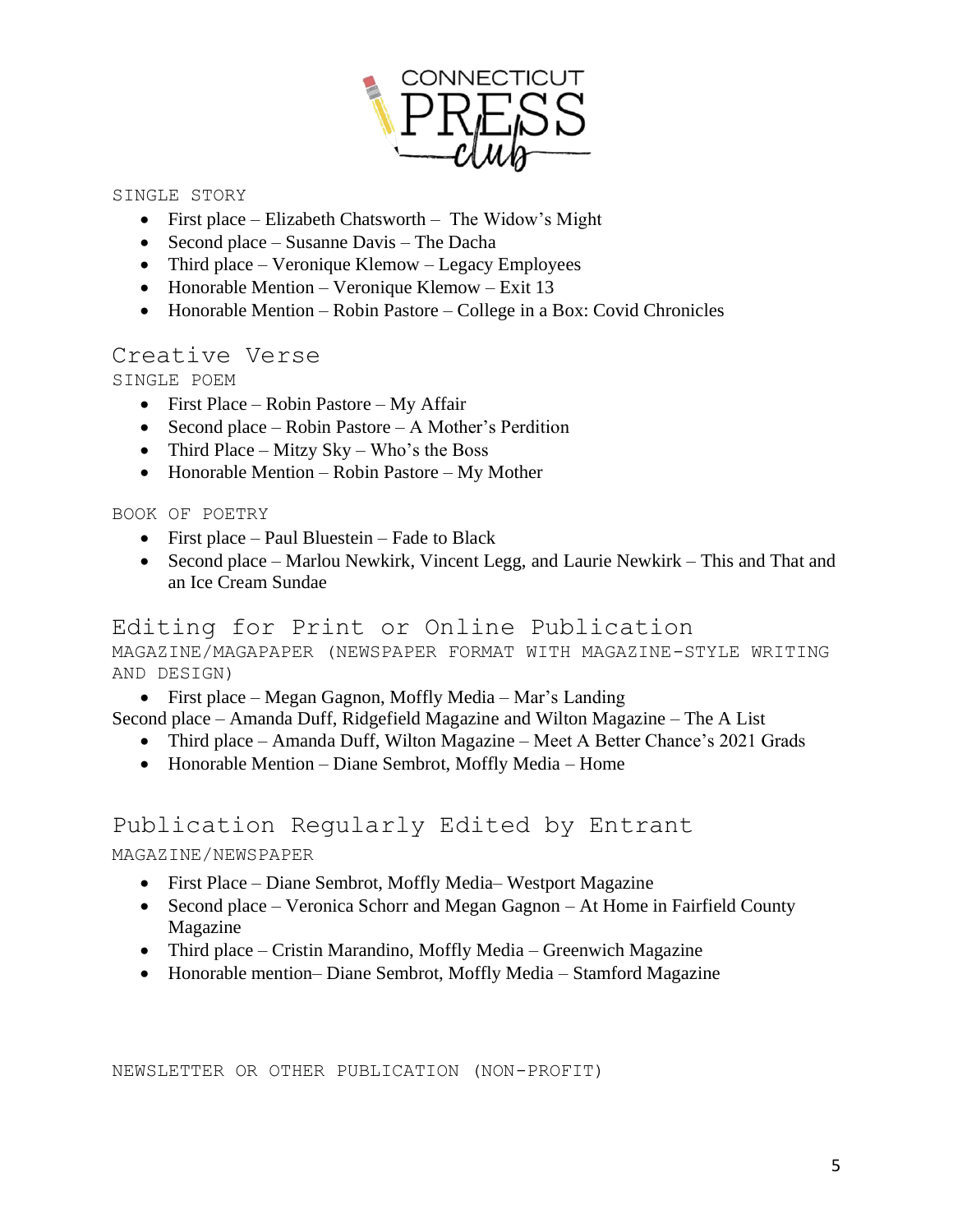

- First place Rita Isaacson, Christie Levandowski, Amanda Lindberg The Granby Drummer
- Second place Christie Fountain and Miriam Kliewe Glenbrook Neighborhood Association, Neighborhood News

PUBLICATION REGULARLY EDITED BY ENTRANT – NEWSLETTER/OTHER PUBLICATION – CORPORATE OR FOR PROFIT

• First place – Geoffrey Morris – Welcome to the Roaring 20s

## Photography

GENERAL NEWS OR FEATURE PHOTO

- First place John Dewey, The Granby Drummer No April's Fool Joke
- Second place Venera Alexandrova, Moffly Media Hometown girl

#### GENERAL PHOTO

SINGLE PHOTOGRAPH

- First place Garvin Burke, Moffly Media In The Bag
- Third place Venera Alexandrova, Moffly Media Fresh Flavors
- Honorable Mention Garvin Burke, Moffly Media The Beat

#### PHOTO ESSAY

• Second place – Venera Alexandrova, Moffly Media – Turning the Tide

## Graphics & Design

MAGAZINE OR NEWSPAPER

- First place Garvin Burke, Moffly Media In The Bag
- Second place Garvin Burke, Moffly Media House of Blues
- Third place Garvin Burke, Moffly Media Nile Rodgers: The Power of Turbulence Beneath the Ever-Current Titan of the Music Industry
- Honorable Mention Venera Alexandrova, Moffly Media Art Meets Food

## On the scene report

• Third place – Lisa Wexler, WICC – Two Good Samaritans Try to Save Drowning **Swimmers** 

## Prepared Report

TELEVISION

• First place – Patricia Del Rio, WFSB – Path of a Vaccine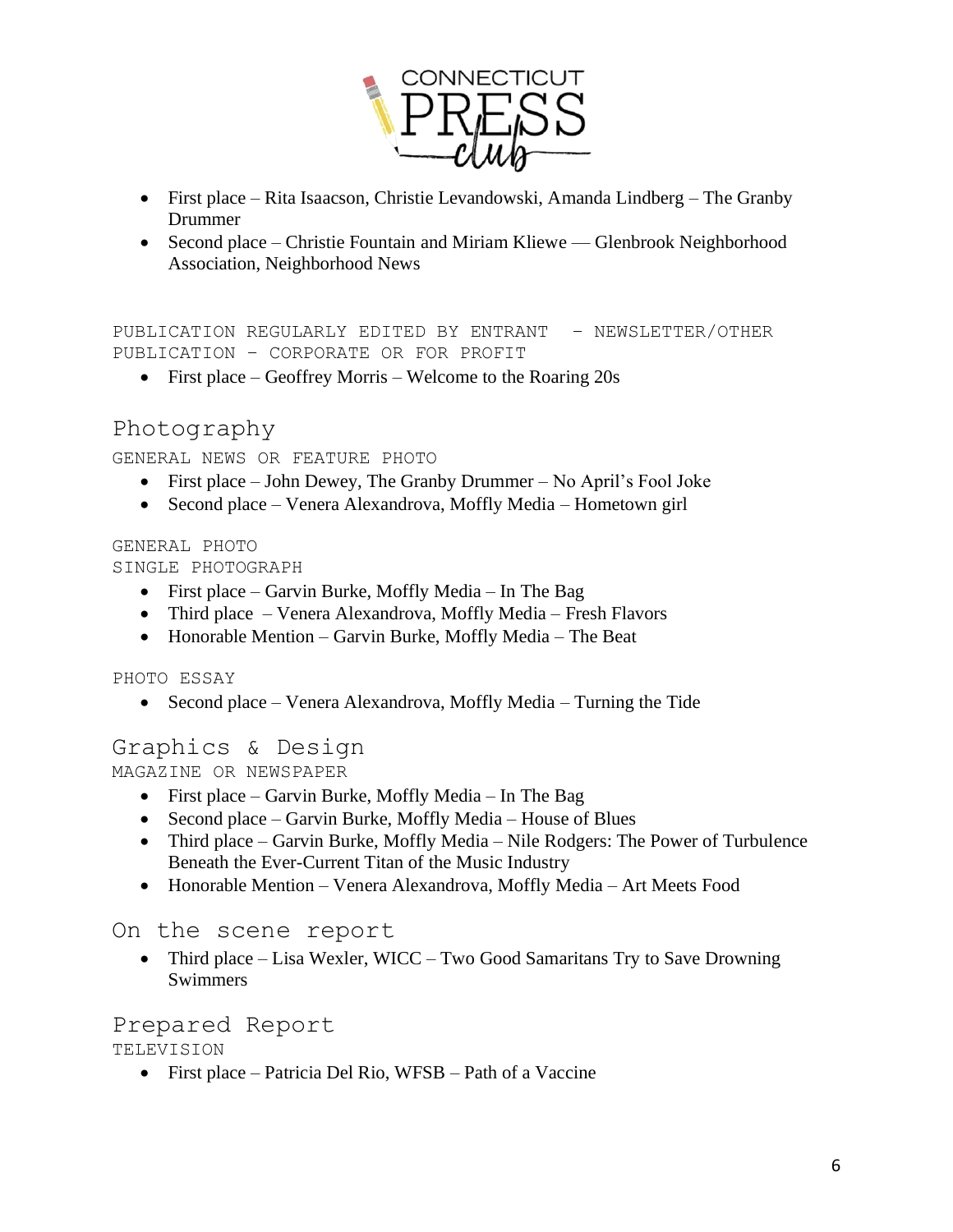

# Special Programming

TELEVISION

• First place – Tom Gallagher, Religion Media Company – Amen-Amen-Amen: A Story of Our Times

# Radio & Television

INTERVIEW

- First place Robin Pastore, WGCH White Christian Privilege
- Second place Robin Pastore, WGCH Interview with Lieutenant Colonel Bree Fram
- Third place Lisa Wexler, WICC Lucie Arnaz on unearthed radio interviews of Lucille Ball, with composer David Friedman

Talk Show

• Second place – Lisa Wexler, WICC – Lisa talks with Sen. Blumenthal, Maritza Bond, Callers and features - You Be The Judge

Best Newscast

RADIO

• First place – Lisa Wexler, WICC – Congressman Himes Hours After Capitol Was Stormed

Website Edited or Managed by Entrant CORPORATE OR FOR PROFIT

• Honorable Mention – Diane Sembrot, Moffly Media – I Love FC

Personal Website

• First place – Gabi Coatsworth – A Writer's Life

Web & Social Media – Podcast

• Second place – Carolyn Cohen – Wellness While Walking

Web & Social Media – Blog PERSONAL

- First place Stacy Lytwyn Maxwell– In the Heights of Father's Day
- Second place Jane Gordon Julien A Saving Cake

Electronic Newsletter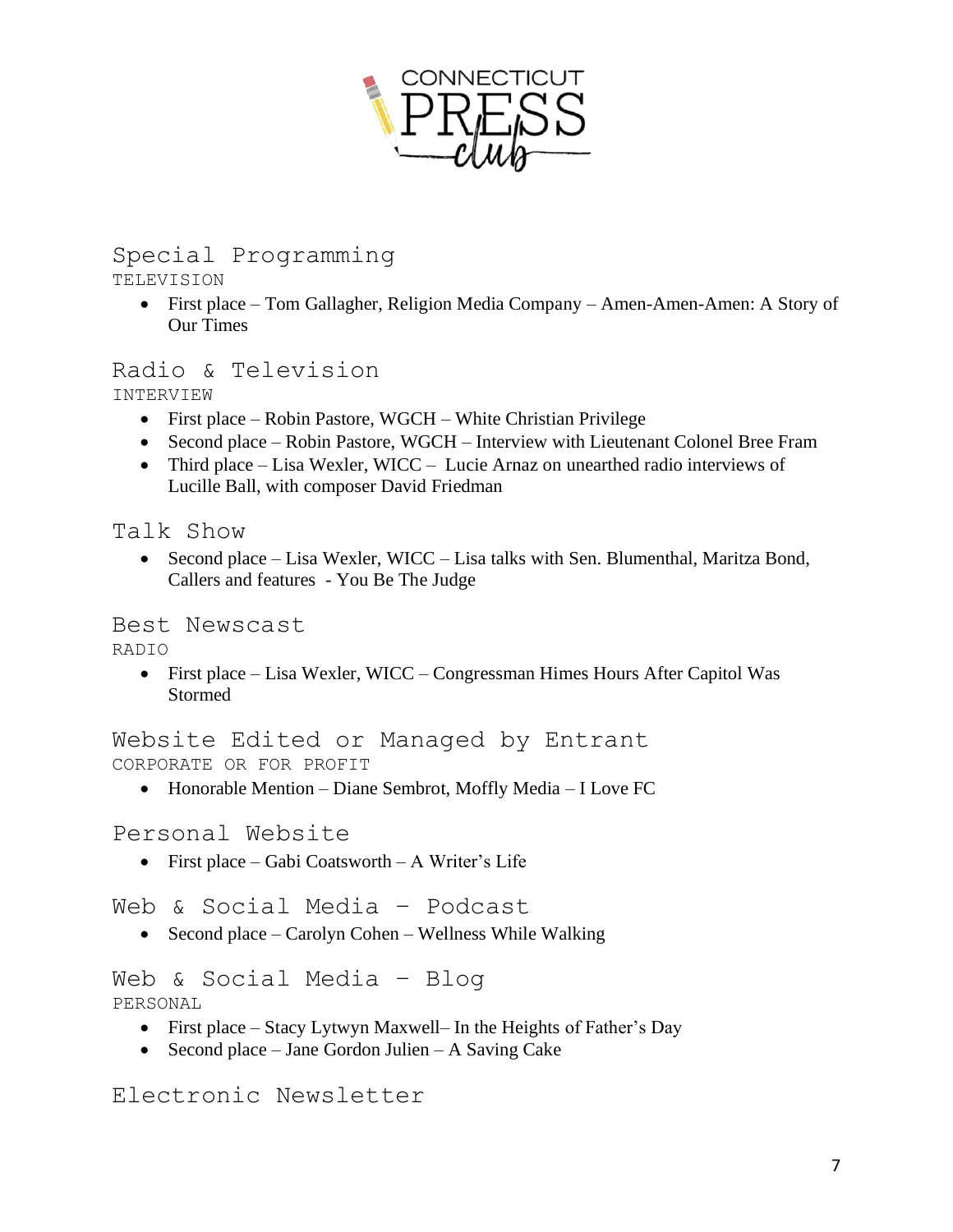

#### CORPORATE OR FOR-PROFIT

- Third place Lisa Wexler December News & Views
- Honorable Mention Diane Sembrot, Moffly Media Indulge Us

ELECTRONIC NEWSLETTER - PERSONAL

• Third place – Laurie Newkirk – Feel better

## Web & Social Media

VIDEO FOR NONPROFIT OR GOVERNMENT ORGANIZATION

• First place – Linda Avellar, Ferguson Library – Why I Love the Library

## Marketing Program or Campaign

- First place Gabi Coatsworth and Kiana Stockwell Pre-launch book marketing
- Second place Kerry Ann Ducey HamletHub Why Small Business Matters sponsored by Fairfield County Bank

## Information for the Media

• First place – Aline Weiller – Author Galia Gichon to Appear at Westport's Barnes  $\&$ Noble July 3

## Media Pitch

• First place – Thomas Renner, Catalyst Marketing Communications – Pitch for solar industry project

# Collegiate/Education

Writing

NEWS

• Second place – Hannah Docter-Loeb, Wesleyan University – Middletown Common Council Passes Resolution to Support Connecticut Transportation Climate Initiative

#### FEATURES

• First place – Hannah Docter-Loeb, Wesleyan University – Wesleyan Collaborates with National Education Equity Lab to Offer College Classes to Title 1 High Schools

## High School

Reviews

• First place – Spencer Elkind (Greenwich), The Harvey School – Tales of the Multiverse

Feature story